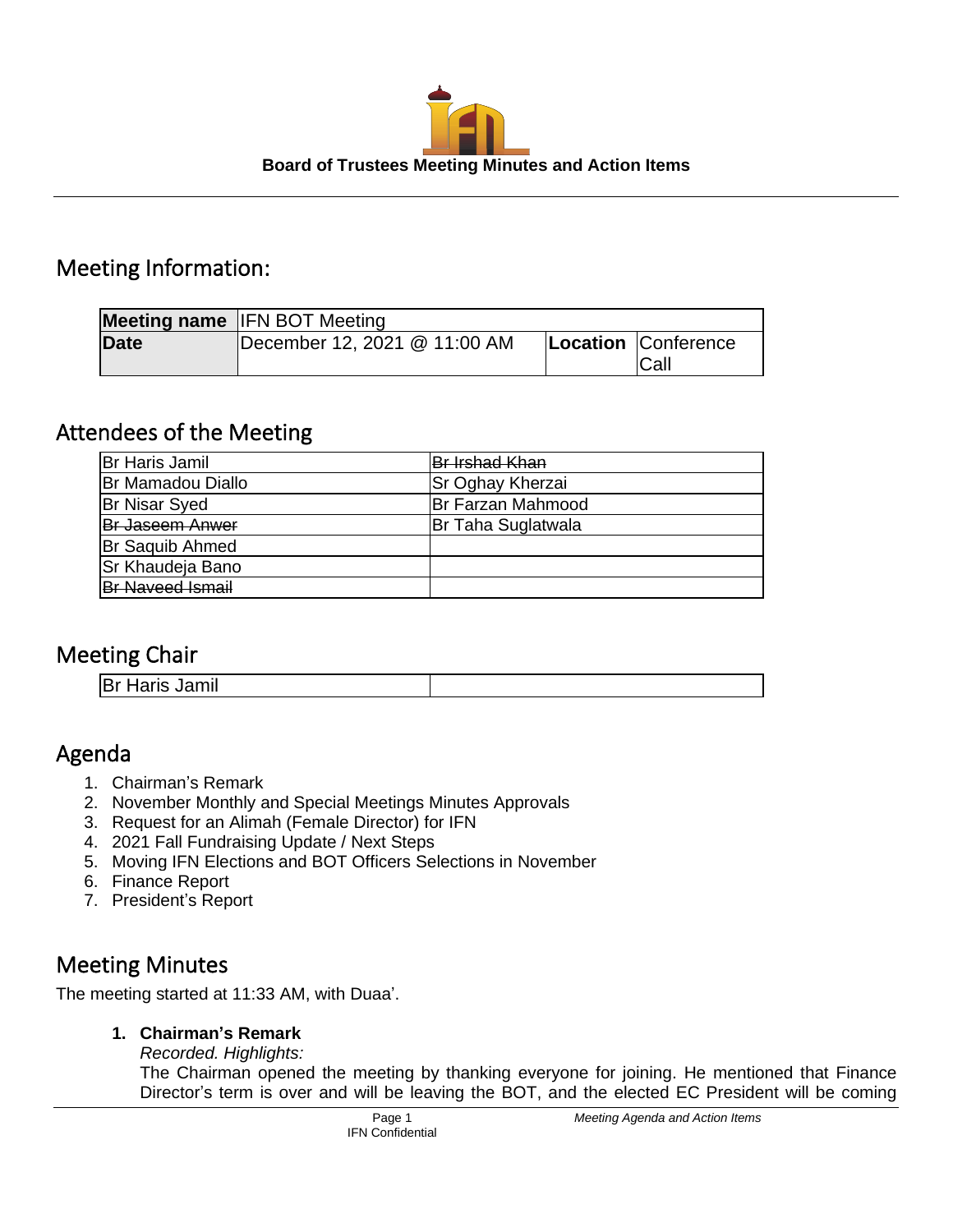# **Board of Trustees Meeting Minutes and Action Items**

back next year. The Chairman thanked both members for their service to the community. Multiple other board members also thanked the Finance Director for his service.

"We have received interest for the position of Finance Director. Anyone who is interested in the other open positions (Chairman, Vice Chairman, Secretary), please voice your interest and be ready at the January 2022 meeting."

#### **2. November Monthly and Special Meetings Minutes Approvals**

**Motion**: The motion to approve the November Monthly and Special meeting minutes was moved and seconded. **There were no objections**. **Motion approved**.

#### **3. Request for an Alimah (Female Director) for IFN**

*Recorded. Highlights:*

"I propose we hire a female Hafiza who will help our girls and female youth, and be a leader. I propose we put forward a formal suggestion to be discussed in the board."

"I strongly support this idea; it would be a good showcase to our girls, and boys."

"Would this be a fulltime or parttime position?"

"We need a committee to study all these questions."

"Would it be a paid or volunteer position?"

"Paid."

"I fully support this idea. We will have a meeting with the Imam and discuss more. I should clarify though, as a female Hifz teacher is different from a qualified female Scholar."

"We are hoping for a full-blown position of a female Director, who can also teach."

"I fully support this idea. We need to clarify the job responsibilities. We should poll the community and gauge the need and interest. If this is a fulltime position, we will double our financial liability, as we will have two directors."

"The position should also be open to all, and not selected. That will give everyone qualified a chance to apply."

"I ask the sponsor to go back and study all these questions and present a formal proposal. I ask other board members to suggest names of qualified people to the sponsor."

#### **4. 2021 Fall Fundraising Update / Next Steps**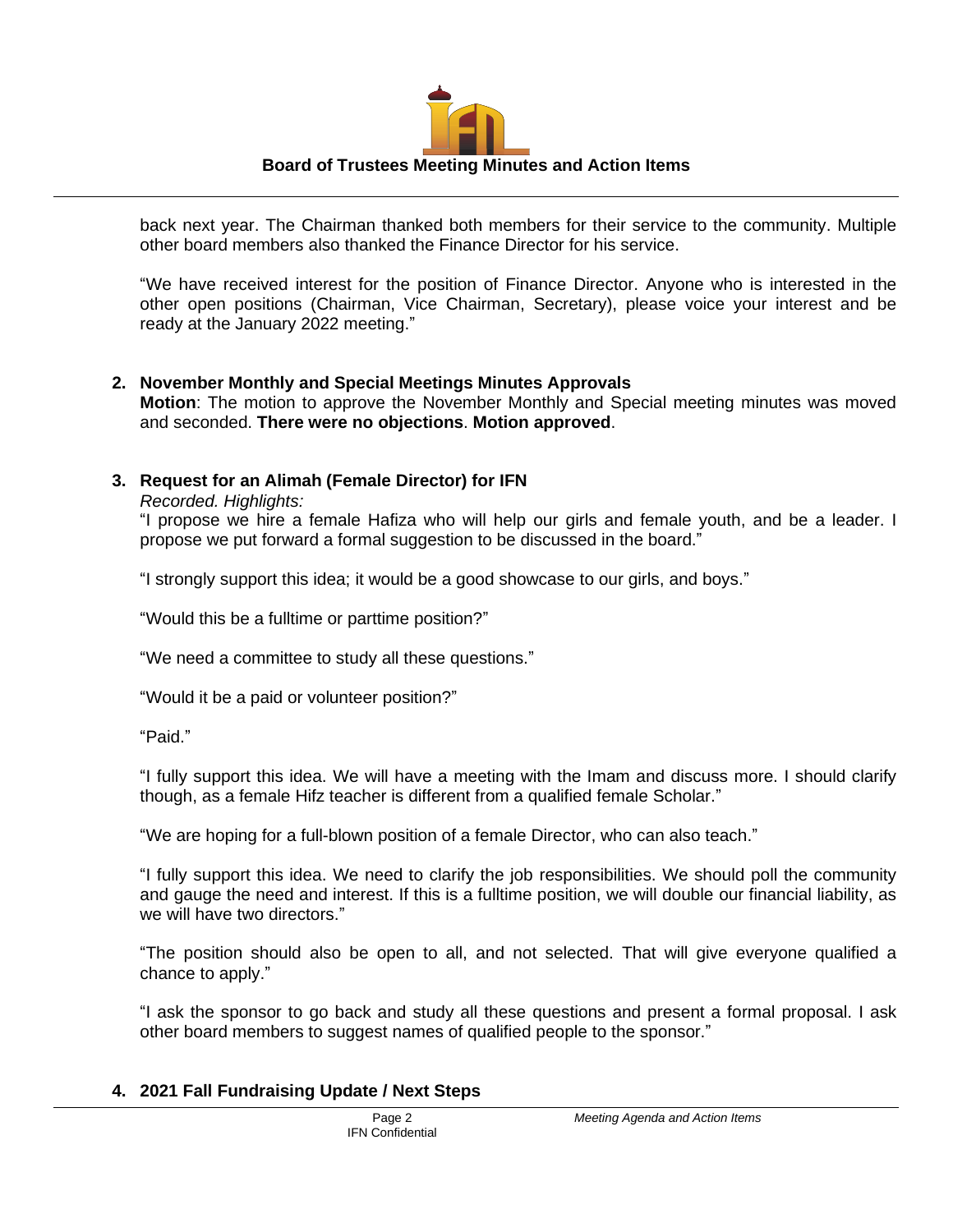

#### *Recorded. Highlights:*

"\$131,252 was pledged and we have collected \$62,477 (\$68,775 pending). \$12,500 will be collected on a monthly basis. We will go through the list of pending donors and reach out to them to fulfill their pledges. I will work with the Treasurer and send out a reminder email to the community later in this week."

#### **5. Moving IFN Elections and BOT Officers Selections in November**

#### *Recorded. Highlights:*

"I proposed earlier in October that we make a change so we have enough time for a transition before exiting board members leave."

**Motion**: The motion to elect BOT Officers in October of their election year was moved and seconded. Under special circumstances, the BOT may adjust this timing (for example, when there is turnover for a larger number of board members). **There were no objections**. **Motion approved**.

"This is to ensure smooth transition between outgoing and incoming officers."

#### **6. Finance Report**

*Record. Highlights:* Finance Committee Members

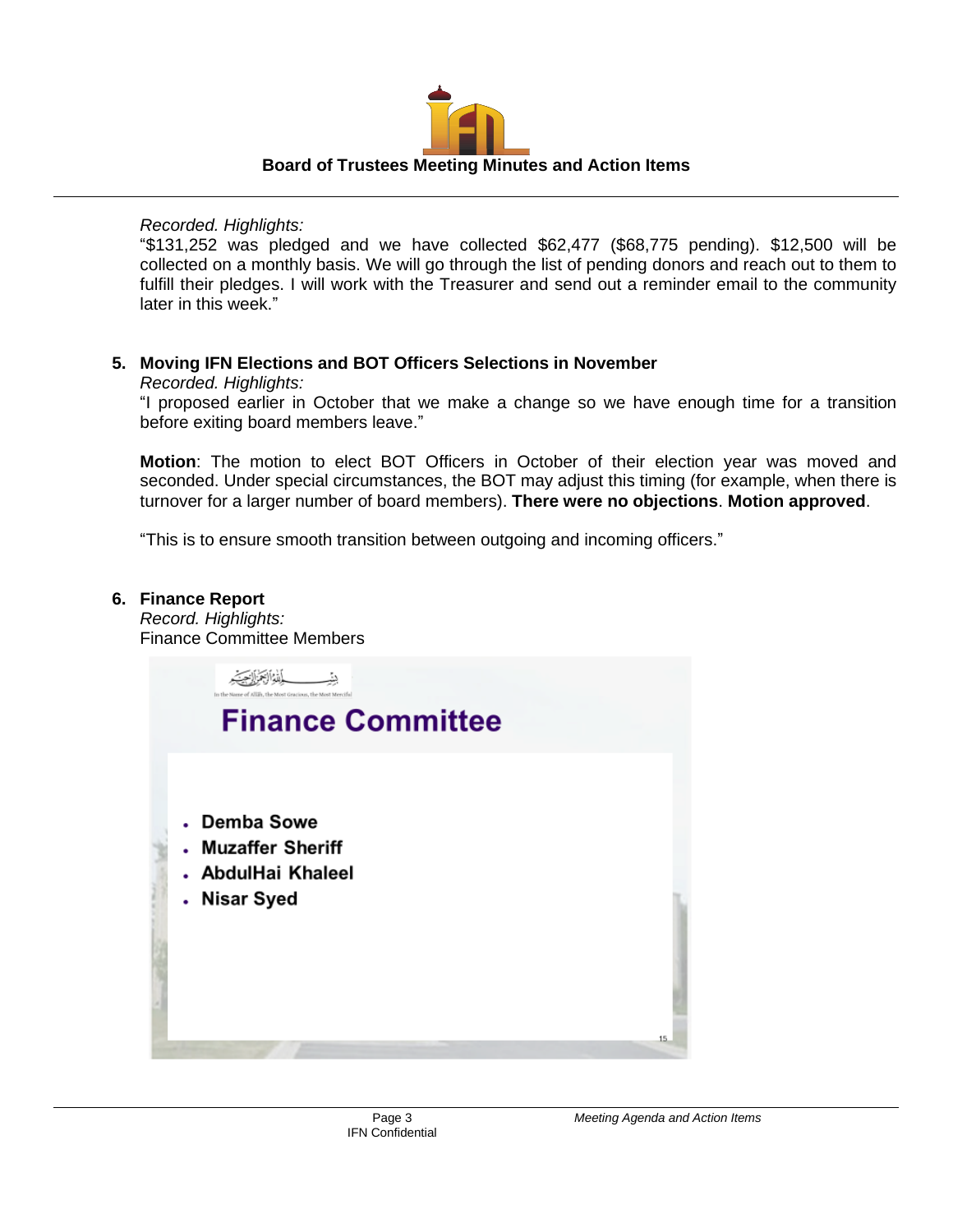

#### Audit

## **Audit Update 2021**

IFN Financial Statements have been audited by independent CPA firms since 2004 thru 2019.

Alhamdulillah, for each of these years, the auditors have issued unqualified audit opinion - which means that the financial statements have been prepared in accordance with the modified cash basis of accounting and are free of any material misstatements.

Our current auditors have retired and discussions are ongoing with a new auditing firm for conducting the 2020 financial statements audit.

Reserves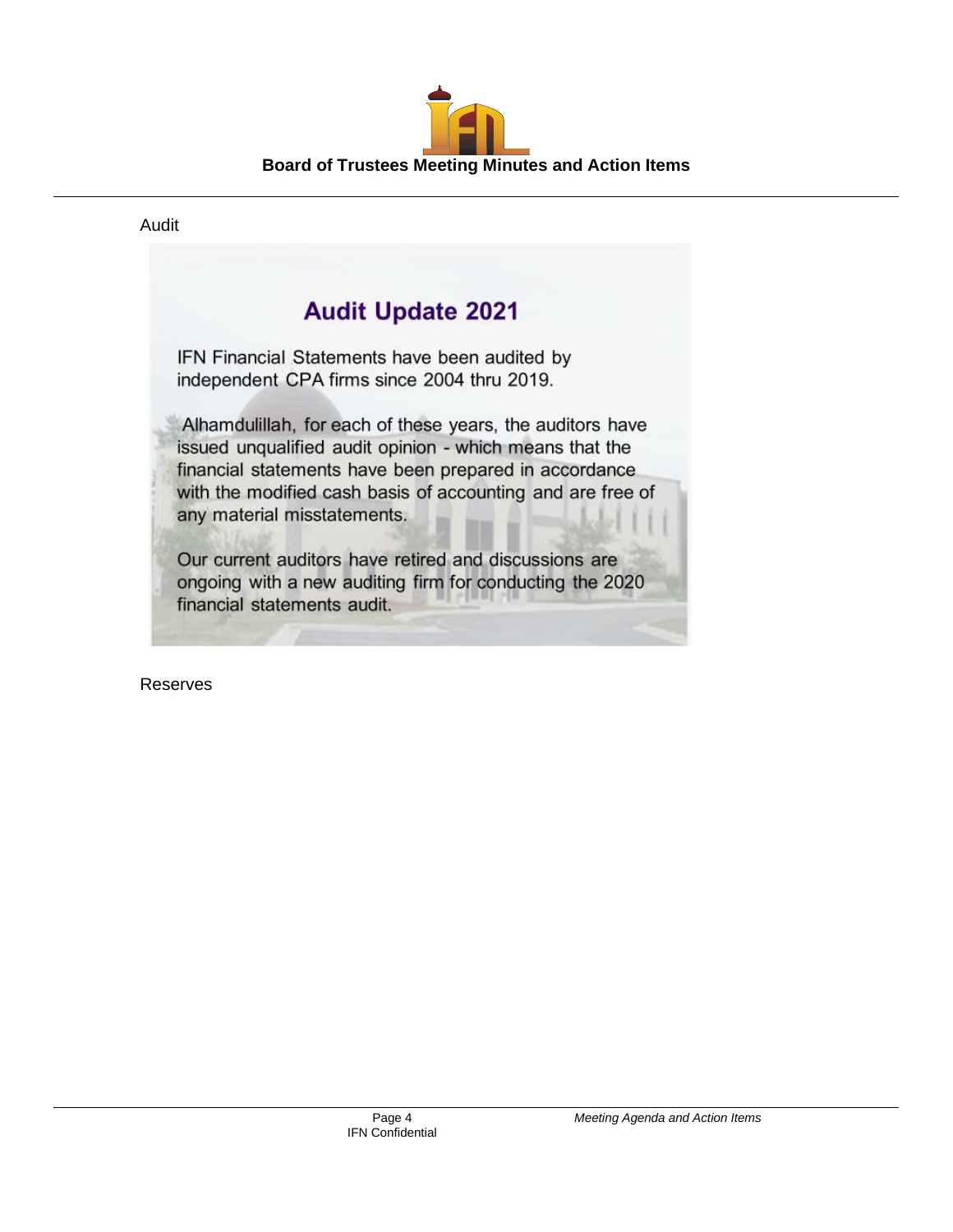



Endowment